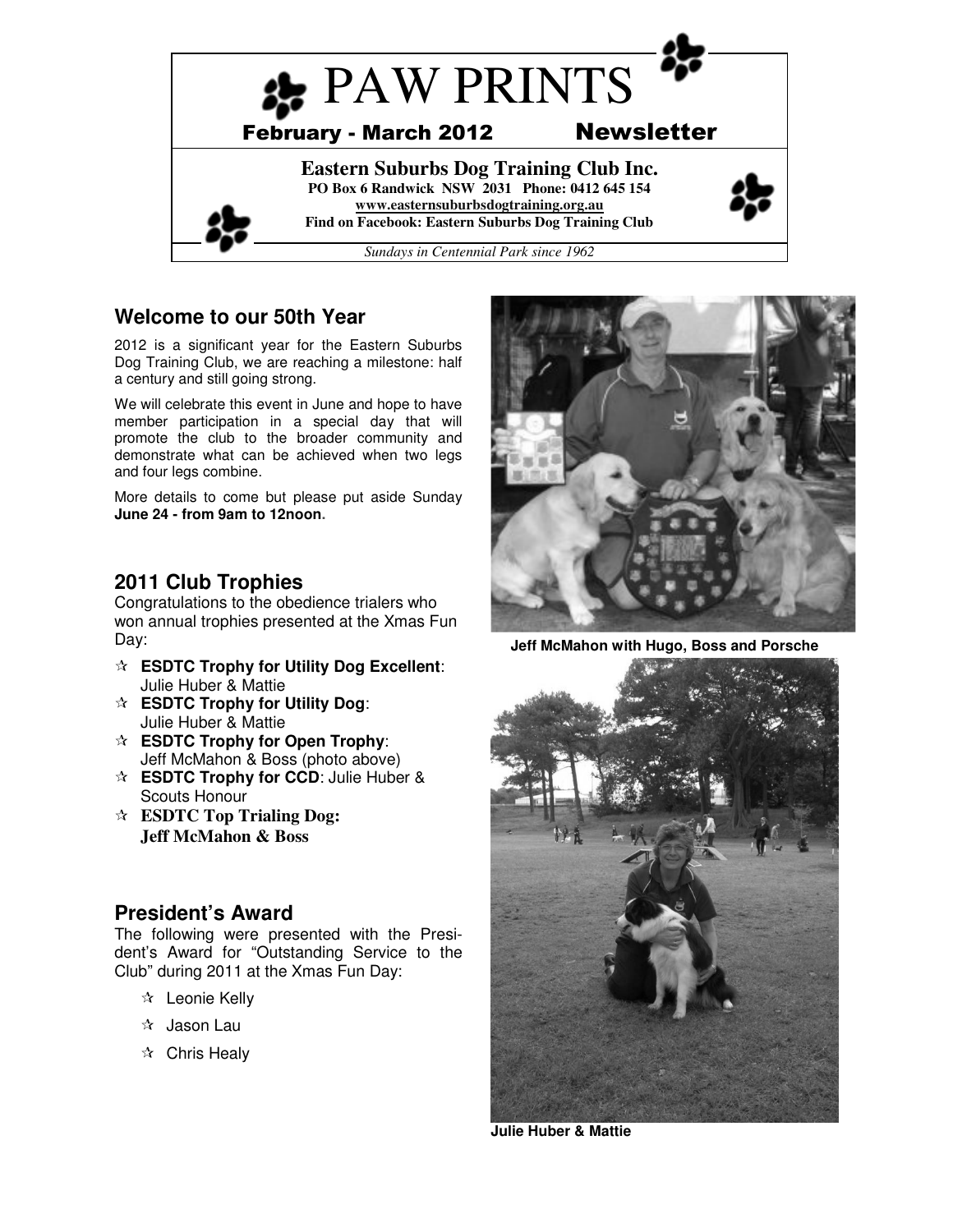# **GETTING TO KNOW YOU**

 **Heather Martyn**



Heather and Wren

1. **What is your first memory of owning a dog?** Every stray that landed on the doorstep when I was a child. As an adult, a corgi x foxie that was raised in a 2<sup>nd</sup> floor flat in Randwick and roamed the streets from dawn to dusk (*what a shocking owner – ed)*

 $\overline{a}$ 

2. **How did your first dog influence your feelings towards dogs in general**

I learned to read dog behaviour and fell in love with a "feisty" cardigan corgi!

- 3. **What dog(s) do you own now?** One cardigan welsh corgi and one Swedish vallhund.
- 4. **When did you first join ESDTC and why?** Joined early 1970's – because I couldn't walk my dog on lead down the street (*why should he if he could roam on his own?? – ed)*
- 5. **Tell us about the first dog you trialed**. Corgie x Foxie 1978.
- 6. **How many dogs have you had at our club? Tell us about them**  I have trained 6 dogs with our club – all in obedience and 5 in tracking – CDX x 3, TDX x 2 and 3 to UD level.
- 7. **How did you become an instructor?** My first dog died and I offered my help.
- 8. **Is there any particular style of training that you prefer?**

All I ask is that our club teach "Basic Methods" which has completely disappeared.

9. **Have you been a member of other clubs?** I belong to Northern Suburbs (to teach jumping) and Metropolitan Midweek & Tracking & Rescue 10. **What are your hopes for the club in the future?** 

COMMUNICATION! Among committee members, instructors and senior helpers. Don't plan for today, plan for 10 years ahead when you are no longer there. Most importantly – teach consistent methods at all levels.

# **Promotions**

Congratulations to the Club Members and dogs who earned promotions thus far.

**Class 1-2**  Brian Conner and Yami

**Class 2-3**  Robert Kenna and Benson



**Class 3-4**  Jan Evans and Hero

# **Trialing Results**

Come on, don't be shy, brag about hard earned successes, inspire fellow Club Members, email your results *and* photos to:

- pawprints@easternsuburbsdogtraining.org.au

*We look forward to hearing from you!* 

# **DANGERS OF CHOCOLATE**

A friend of mine recently had to have her dogs minded while she was in hospital (by another friend).

Unfortunately her younger dog somehow got into some chocolate and by the time this was discovered the chocolate had already been digested and there was nothing the vet could do.

Although the dog seemed fine during the day, it died that evening.

 Please never give your dogs any chocolate, even the smallest amount. Chocolate contains a chemical called theobromine. It is a cardiac stimulant and diuretic.

 The worst types of chocolate are dark chocolate, chocolate powder and cooking chocolate because they have more theobromine in them.

 The dog that died did not exhibit the effects of the chocolate (elevated heart rate, increased thirst). He was taken to the park that same day and on reflection the exercise may have contributed to this death.

 For more information about foods that dogs should not eat, please go to www.petalia.com.au .

Julie Brandon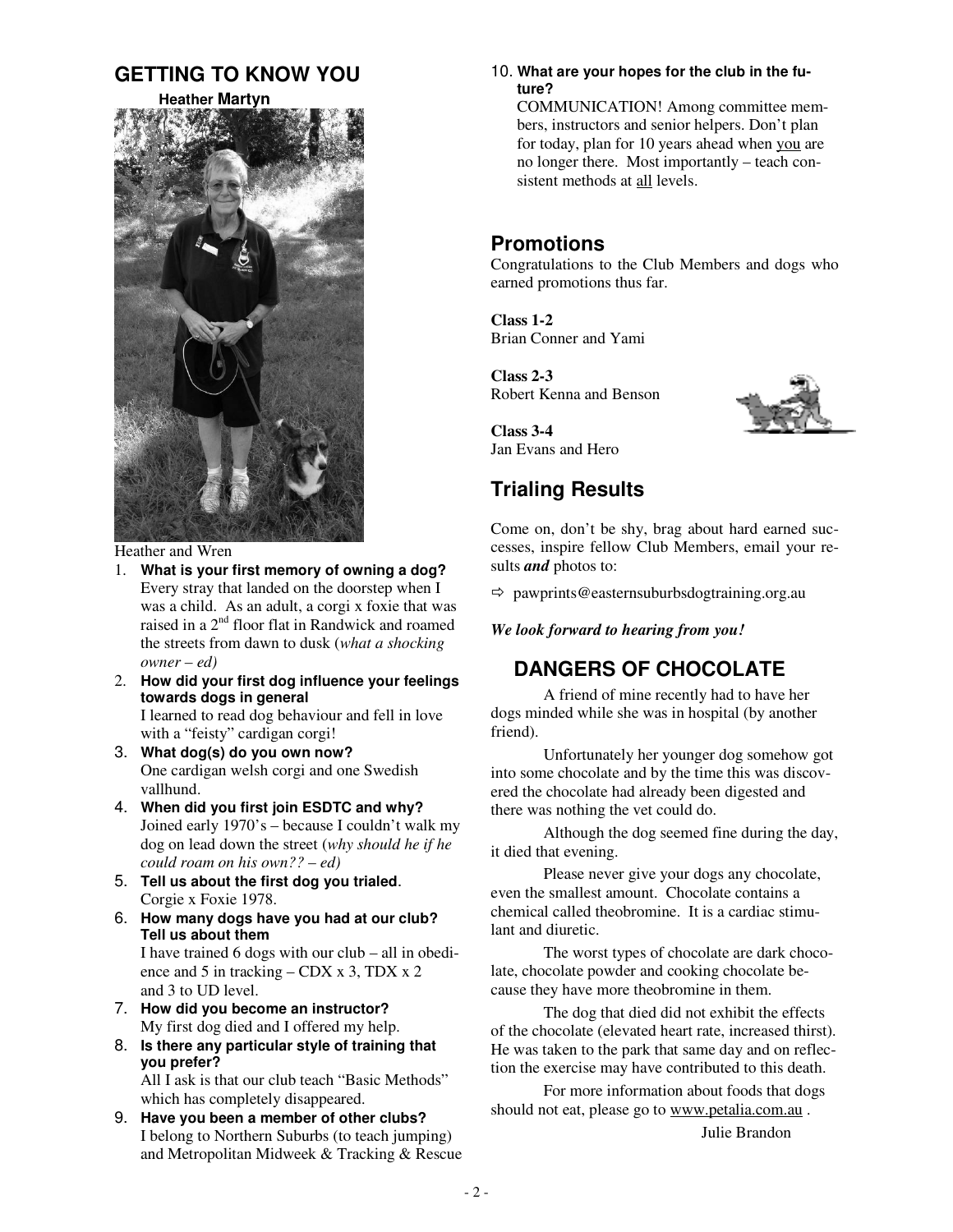# **Xmas Fun Day**

Fine weather and Fun made for a good time at the annual conclusion to our 2011 year. A variety of games and challenges for man and beast were keenly contested across the park. Our thanks to Heather Graham for organising the programme of events as well as the instructors and helpers who make it happen on the day.



**PUZZLE PICTURE –find the dog!**

#### Jean and Rosie in fancy dress

#### **FUN DAY WINNERS:**

#### **Fancy Dress – Best Dress Ups:**

- $\mathcal{F}$  Fee Kratovil & Poppy: Elephant
- $\hat{x}$  Ann-Marie Snelling & Jett: The Devil & Angel
- $\forall$  Jean Walker & Rosie: Clowns
- Mikhail Feigin & Toby: Rudolf
- $\forall$  Roy Connor & Poppy: Tinsel Tail
- $\lambda$  Madeleine Atallah & George: Angel
- $\star$  Kate Mackay & Fangio: Afghan
- $\star$  Lyndal Fitzgerald & Mandy: Devil

#### **Mintie & Spoon Race:**

- 1. Craig & Chief
- 2. Josue & Bella
- 3. Alisa & Prada

#### **Frankfurter Race:**

- 1. Craig & Buster
- 2. Marquita & Amber



#### **Frisbee on Head & Ball Between Knees:**

- 11. Paul & Toby
- 12. Jennifer & Calley
- 13. Paul & jet

#### **Goodo Eating:**

Small Dog: Lodie Kramer & Neo – *winners for 3rd year in a row!!* Large Dog: Julie Huber \* Mattie

#### **Dress-Up Race:**

- 1. Marquita & Amber
- 2. Alisa & Prada
- 3. Jennifer & Lara

## **Waggliest Tail:**

- 1. Alaina & Sophie
- 2. Angelique & Pandi
- 3. Marquita & Amber (for the  $2<sup>nd</sup>$  time!)

# **Activity Classes**



Activity classes are held from 8.00 am to 9.00 am every Sunday. Dogs must have achieved Grade 3 in obedience and pass an easy 'entrance exam' in order to join in activity classes. There is an intake for new entrants on a regular basis teaching the basics before joining the main class groups. Dogs are typically divided into two groups according to height, so we don't have to adjust the jumps too many times! Equipment used includes jumps, tunnel, chute and weavers. Participants are required to help set up and pack up the equipment. Arrival time is at least 7.45 am to enable an hour of class to commence at 8.00am. All welcome.

## Save Your Stamps

Please deposit your old stamps in the collection box on the front desk on Sundays. Proceeds from the sale of these stamps assist Guide Dogs.

#### **We Need Your Help**

Face Painting for our  $50<sup>th</sup>$  Anniversary – as part of our 50th celebrations we will hire a face painter for kids. Please let us know if you, or someone you know, can do this for us.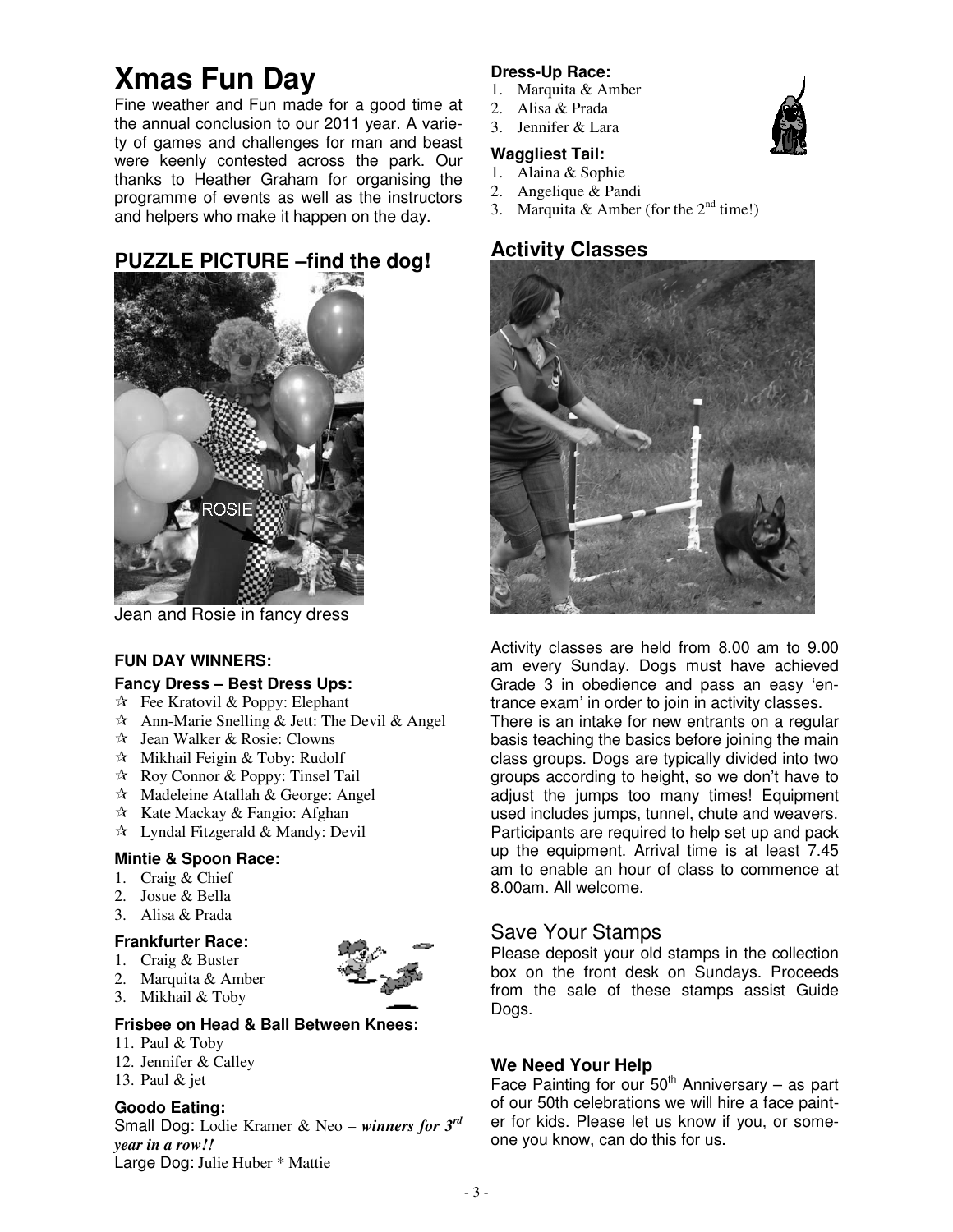# **Welcome New Members: end October 2011 to February 2012 \***

- James Alois
- Jenny Alois
- Giorgia Alu
- Peter Anderson
- Steve Back
- Anna Barry
- **Frederic Baudry**
- Larraine Becker
- Sita Biddle
- Sian Bowen
- Katy Bradshaw
- Lesley Lena Bridge
- Helen Brown
- Margaret Brown
- Karen Browne
- James Buntin
- Georgia Callinan
- Nazzarenu (Reno) Cassar
- Alison Causebrook
- Greg Cave
- **Han Cavit**
- Jacqueline Chan
- Bruce Clapham
- Shanelle Clapham
- Roger Cohen
- Rachel Coleman
- Natalie Cook
- Alison Cotter
- **Mark Cotter**
- Simon Davies
- Monique de Cseuz
- Alisa De Torres
- Anusuwan Decha
- Phillip Denison
- Elizabeth Doyle
- Jesse-Rose Driels
- Tim du Temple
- Rebecca Dysart
- Anthony Ferguson
- Kellie Ferguson
- Iain Fisher
- Anthony Gallagher
- David Gillings
- Liron Gilmore
- Melissa Golran
- David Goltsman
- Michael Goltsman
- Donna Green
- Gil Green
- Russell Grimwood
- Andrew Grulich
- Richard Halliday
- Gary Hampton
- Emily Hansen
- Don Harding
- Naomi Heilpern
- Susan Hesse
- Ben Hetherington
- Rowan Hetherington
- Ross Hill
- Linda Hind
- Ruth Hitter
- Lisa Hiu
- Luci Hodge
- Luke Huggett
- **Robert Hunt**

*\* A huge THANKS to Arianne van der Meer for entering all these names (and more)!* 

- 4 -

*On behalf of the Club, we would like to once again* 

- Sofia Ivanova
- Charles Johnston
- Katherine Johnston

• Glenda Renshaw • Kieran Reynolds • David Roseman • Sue Roseman • Harriet Sant • Pam Sapsford • Karen Scribbins • Jacqui Sesel • Serge Smagarinsky • Denis Smirnov • Jessica Smirnov • Lyndel Spirananc • Peter Spiranac • Albert Stafford • Marc Strong • William Strong • Sufian Supaat • Asleigh Synott • Kerran Taylor • Hugh Toll • Paula Toohey • Adrian Trus • Georgette Vorlow • Sotiris Vorlow • Timothy Vrachnas • Diane Waddell

David Walkington

• Marie Wazin • Richard Westmoreland • John Yacoub Sam Yeomans

- Helen Jones
- Amanda Jordan
- Justine Kelly
- Scott King
- Natalie Koprivnsak
- Joseph Lacinese
- Leo Larcinese
- **Madison Lawler**
- John Leaney
- Mercedes Mariano
- Neville Marinko
- **Matthew Martin**
- Tiffany Martin
- Claire Middleton
- **Molly Miechel**
- Phil Mitchell
- Stephen Mitchell
- Kristen Murphy
- Miranda Ng
- Elia Ochagavia
- Liana Orlova
- Amy Orringe
- Nichola Pagan
- Sonal Patel
- Simone Pensko
- Chris Petersen
- Denise Phillips
- Katherine Pontifix
- Sarah Rasmussen

*thank our long serving Members, all of whom are* 

• Jennifer Reid

*regular helpers on Sundays.*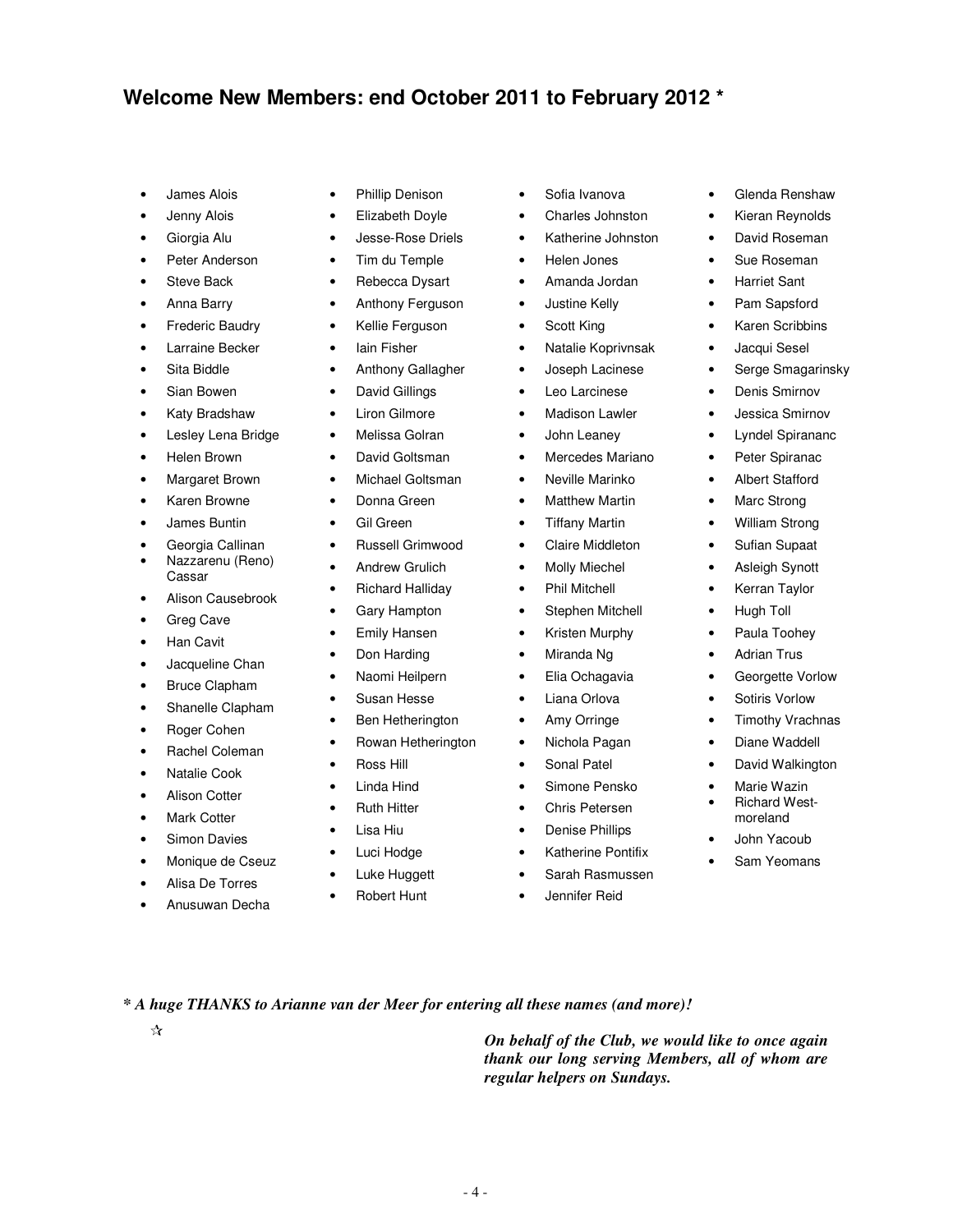# **Treasurer's Report Eastern Suburbs Dog Training Club Inc.**

| Income (October - January)                           |    |          | Expenses (October - January)      |                 |
|------------------------------------------------------|----|----------|-----------------------------------|-----------------|
| Membership Joiners                                   | \$ | 3,550.00 | Ground Rent                       | \$<br>3,838.60  |
| Membership Renewals                                  | \$ | 20.00    | <b>Coffee Stall</b>               | \$<br>392.91    |
| <b>Equipment Sales</b>                               | \$ | 725.00   | <b>Computer Expenses</b>          | \$<br>29.99     |
| <b>Ground Fees</b>                                   | \$ | 1,871.00 | Equipment                         | \$<br>990.00    |
| Coffee Stall                                         | \$ | 169.50   | <b>Equipment Stock</b>            | \$<br>1,220.46  |
| Replace Badge                                        | \$ | 4.00     | <b>Function Room Hire</b>         | \$<br>220.00    |
| Other Fund Raising                                   | \$ | 612.00   | Garage Rent                       | \$<br>240.00    |
| Subtotal                                             | \$ | 6,951.50 | Legal & Accounting                | \$<br>23.00     |
|                                                      |    |          | Newsletter                        | \$<br>83.70     |
|                                                      |    |          | Other Expenses                    | \$<br>209.00    |
|                                                      |    |          | Postage & Stationary              | \$<br>236.26    |
|                                                      |    |          | Telephone                         | \$<br>199.45    |
| Interest Income                                      | \$ | 1,794.65 | <b>Bank Charges</b>               | \$<br>45.80     |
|                                                      |    |          | Fun Day Prizes                    | \$<br>432.73    |
|                                                      |    |          | Helpers Christmas Thank You       | \$<br>627.96    |
|                                                      |    |          | <b>Annual Trophies</b>            | \$<br>480.98    |
|                                                      |    |          | <b>Encouragement Trial Prizes</b> | \$<br>35.70     |
| <b>Total Income</b>                                  | \$ | 8,746.15 | <b>Total Expenses</b>             | \$<br>9,306.54  |
| Balance on CBA Bank Statement ending 1 February 2012 |    |          |                                   | \$<br>20,693.05 |
| <b>Investments: St George Bank Term Deposit</b>      |    |          |                                   | \$100,312.91    |

#### **Diary Dates**

- $\Box$  March 4<sup>th</sup>: Promotion Testing 7:30am. Inspection Line 8:30am. Puppy Joiner 9:15am
- $\Box$  March 11<sup>th</sup>: Stability Testing 7:30am Adult Joiner 8:00am. Inspection Line 8:30am. Puppy Training 10:15am
- $\Box$  March 18<sup>th</sup>: Promotion Testing 7:30am. Inspection Line 8:30am. Puppy Joiner 9:15am
- $\Box$  March 25<sup>th</sup> Stability Testing 7:30am Adult Joiner 8:00am. Inspection Line 8:30am. Puppy Training 10:15am
- $\Box$  April 1<sup>st</sup> Promotion Testing 7:30am. Inspection Line 8:30am. Puppy Joiner 9:15am
- $\Box$  April 8<sup>th</sup> EASTER SUNDAY NO TRAINING
- $\Box$  April 15<sup>th</sup> Adult Joiners 8 am
- $\Box$  April 22<sup>nd</sup> Promotion Testing 7:30am Inspection Line 8:30am. Puppy Joiner 9:15am
- $\Box$  April 29<sup>th</sup> Adult Joiner 8:00am. Inspection Line 8:30am. Puppy Training 10:15am
- $\Box$  May 6<sup>th</sup> Promotion Testing 7:30am Inspection Line 8:30am. Puppy Joiner 9:15am
- May 13th Stability Testing 7:30am Adult Joiner 8:00am. Inspection Line 8:30am. Puppy Training 10:15am
- $\Box$  May 20<sup>th</sup> Promotion Testing 7:30am Inspection Line 8:30am. Puppy Joiner 9:15am
- $\Box$  May 27<sup>th</sup> Adult Joiner 8:00am. Inspection Line 8:30am. Puppy Training 10:15am
- □ Please note: Inspection Line for Adult Dog Class 2 & Activity Class opens 7:45am to 8am, classes start at 8am. Dogs must be in class 3 to join Activity Class

#### **GM of ESDTC held 13/2/12 at Centennial Park (Motions)**

- □ To agree to the donation of money from the Coffee Stall to Assistance Dogs
- □ Robert to negotiate with Centennial Park re maintenance/replacement of foot bridge over the canal
- $\Box$  Liz agreed to contact park authorities regarding maintenance of the grounds.

# **Too Wet to Train?**

If you wake to a wet or threatening Sunday, then call the Club for a status update on 0412 645 154 **after** 7:30am.

**Please note:** We cannot respond to text or voice messages.